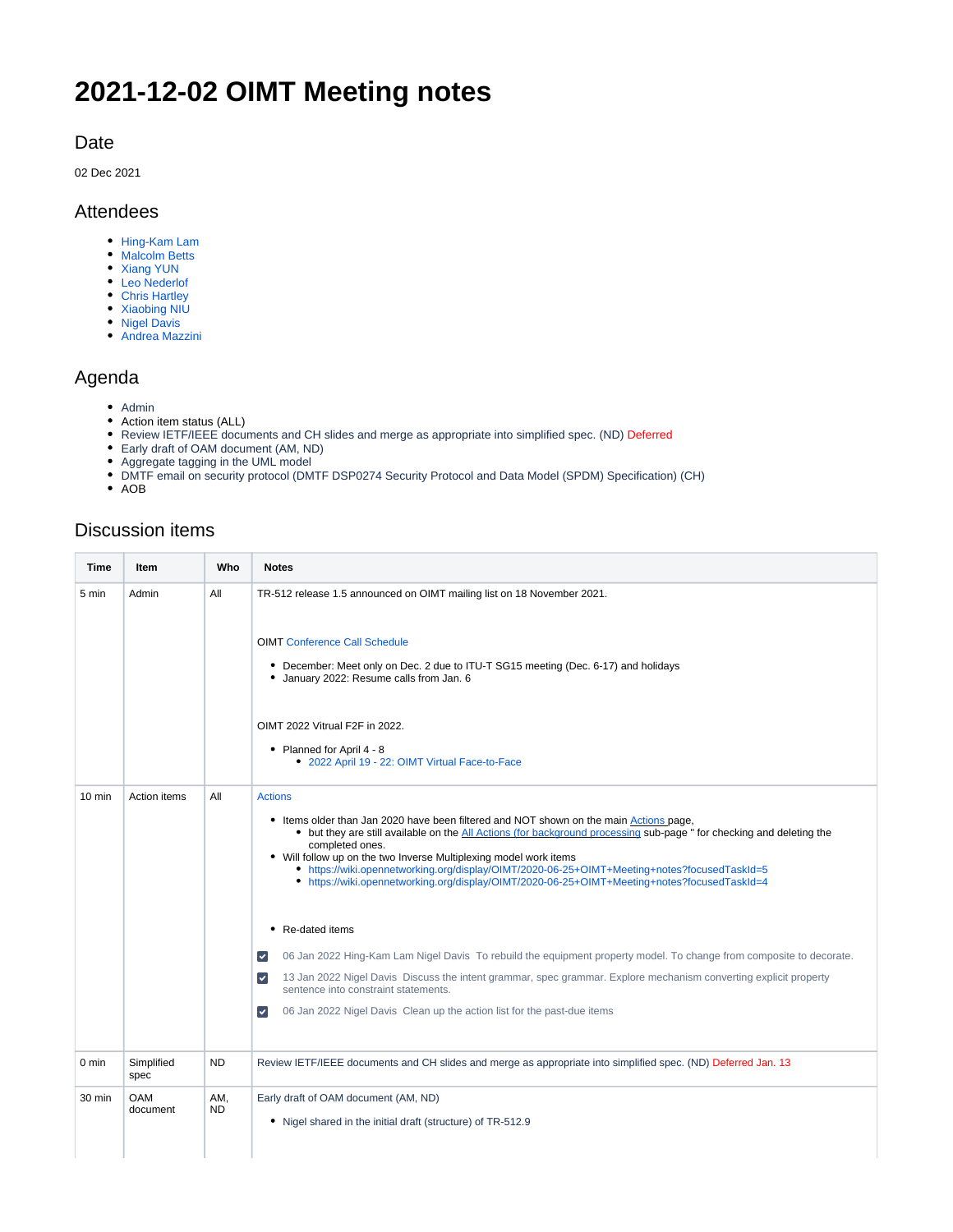**Broad** considerations

 $\bullet$ 

- Automation  $\bullet$ 
	- Control loop
		- o Sense
		- o Discern
		- o Infer
		- o Decide
		- o Act

Focus of the OAM model is really Sense/Discern...

- Determination of what to measure
- Coordination
	- o Configuration of detectors
	- o Activation of detectors
	- o Etc.
- Detection and Measurement
	- o Event detection
	- o Counting
	- o Thresholding
- Collection/Reporting
	- o Alerting
	- o Bulk values
- Storage
- Analysis ۰
- P • Interpretation

Some detailed mechanisms

- $\bullet$ Snapshot
- Spotlight ٠
- Ongoing ٠
- Periodic ٠

OAM Focus considering the Core Model:

• Determination of what to measure o Outside the scope of the Core Model (but essentially ControlConstruct

4 04 Jan 2022 Malcolm Betts Nigel Davis To look at the Control loop ones (Sense, Discern, Infer, Decide, Act) of the Broad considerations

• Not to deal with the blue (AI/ML),

• The focus of OAM is the To focus on the back ones (Coordination, Detection, Collection/Reporting, Storage)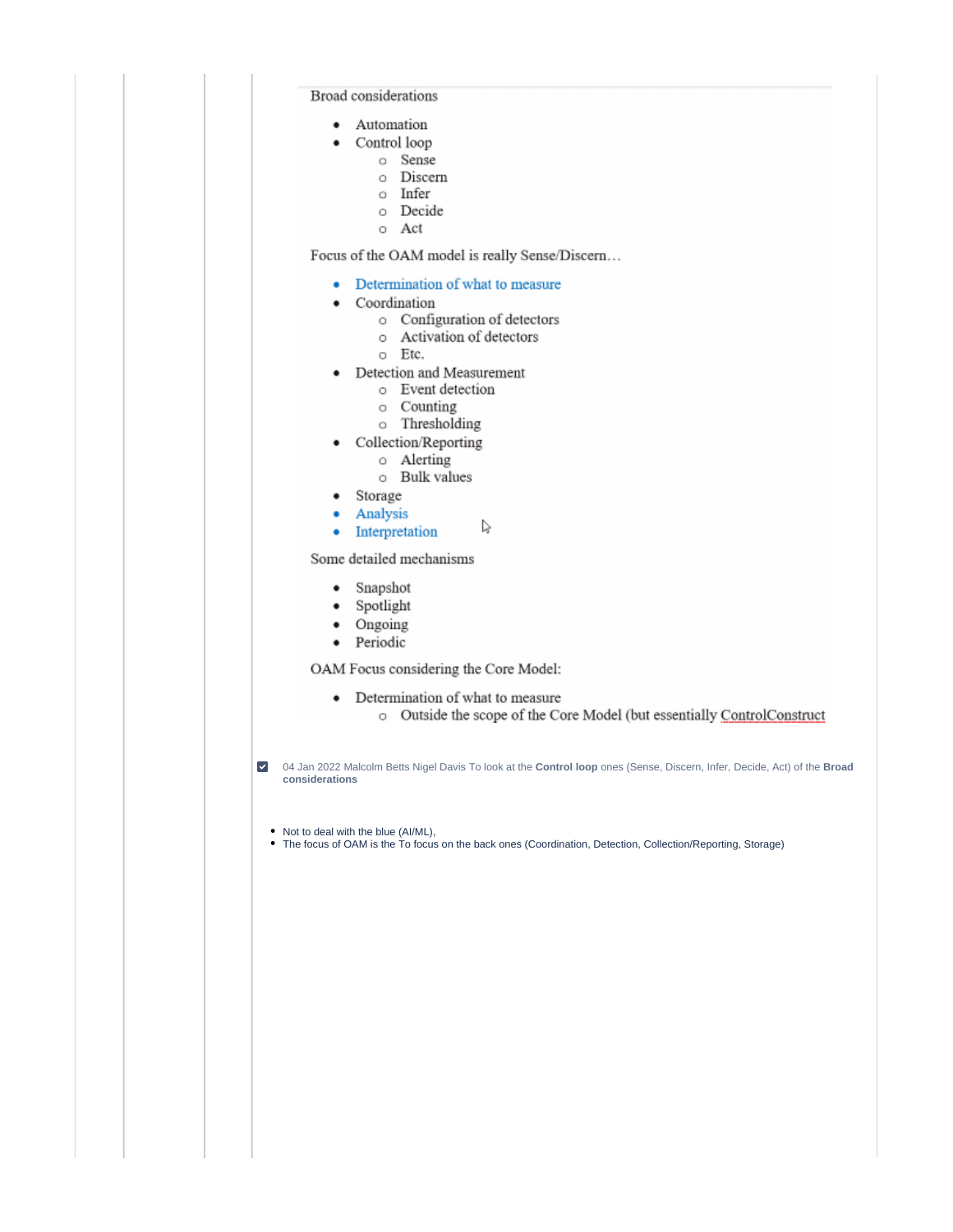| Page 5 of 16<br>2021 Open Networkir<br>TR-512.9 Core Information Model - OAM<br>Representation of detectors/measures<br>o Encapsulated in each entity (e.g., LTP)<br>Detectors, counters etc.<br>٠<br>Unfoldable using variable encapsulation principle<br>٠<br>• E.g., LTP with measurement LTP extracted<br>o Specification model used to explain arrangement<br>Collection and reporting<br>o Control model streaming<br>Storage<br>o Requires expanded representation of log and log record?<br>Augment and encapsulation need to be unpicked carefully<br>Detectors, counters: Configuration as well as count values. | ٠<br>٠ | Determination of what to measure<br>$\bullet$<br>responsibility)<br>Coordination<br>o ControlConstruct<br>o ControlTask<br>o etc. | o Outside the scope of the Core Model (but essentially ControlConstruct |
|----------------------------------------------------------------------------------------------------------------------------------------------------------------------------------------------------------------------------------------------------------------------------------------------------------------------------------------------------------------------------------------------------------------------------------------------------------------------------------------------------------------------------------------------------------------------------------------------------------------------------|--------|-----------------------------------------------------------------------------------------------------------------------------------|-------------------------------------------------------------------------|
|                                                                                                                                                                                                                                                                                                                                                                                                                                                                                                                                                                                                                            |        |                                                                                                                                   |                                                                         |
|                                                                                                                                                                                                                                                                                                                                                                                                                                                                                                                                                                                                                            |        |                                                                                                                                   |                                                                         |
|                                                                                                                                                                                                                                                                                                                                                                                                                                                                                                                                                                                                                            |        |                                                                                                                                   |                                                                         |
|                                                                                                                                                                                                                                                                                                                                                                                                                                                                                                                                                                                                                            |        |                                                                                                                                   |                                                                         |
|                                                                                                                                                                                                                                                                                                                                                                                                                                                                                                                                                                                                                            |        |                                                                                                                                   |                                                                         |
|                                                                                                                                                                                                                                                                                                                                                                                                                                                                                                                                                                                                                            |        |                                                                                                                                   |                                                                         |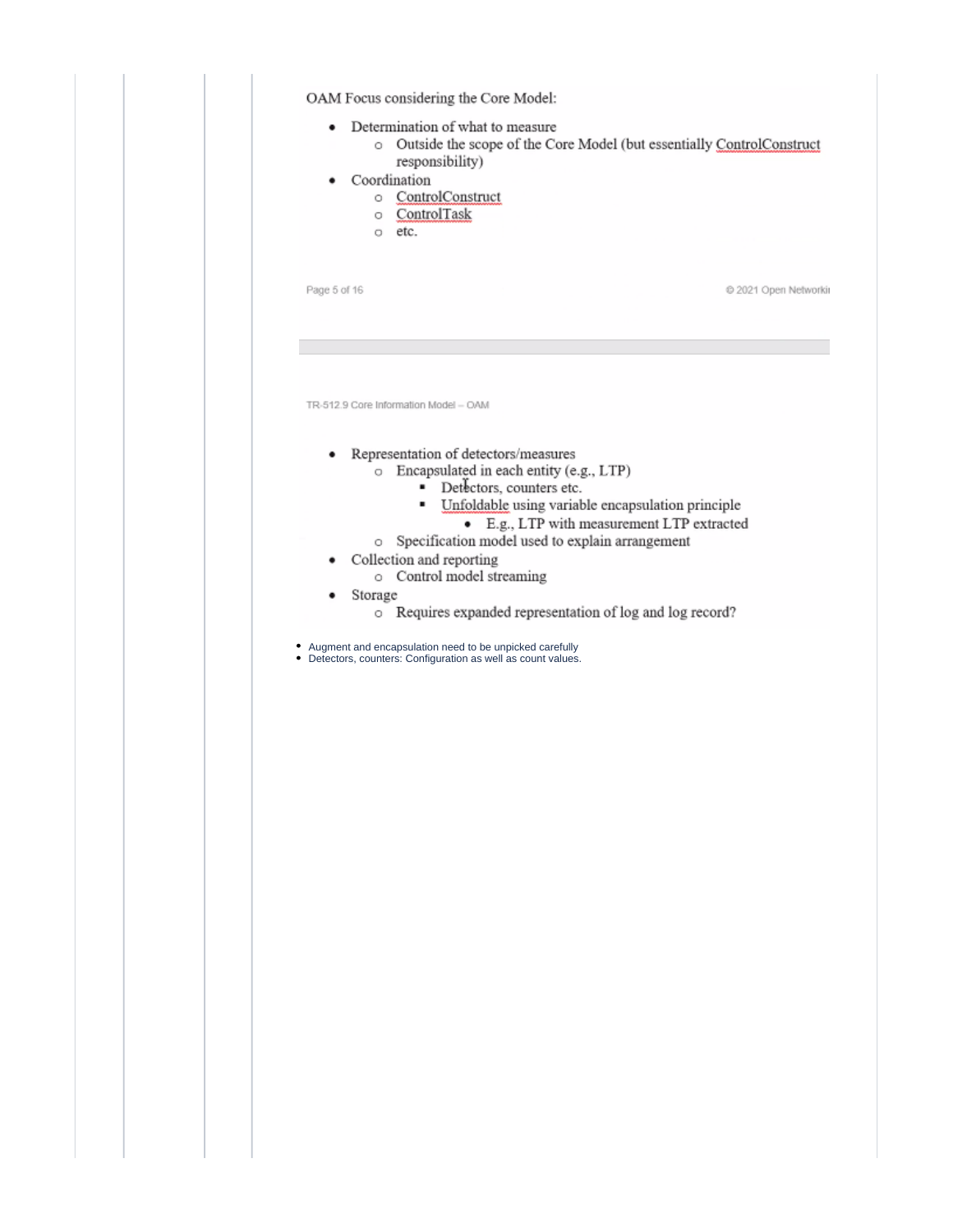|                  |                      |        | Further considerations:<br>Measurement<br>o Span<br>o Focus<br>Duration<br>O<br>Ϊ<br>O<br>TAPI model provides a specific representation<br>Using the core model<br>$\bullet$ FC = measurement span<br>$\bullet$ LTP = measurement point<br>Degrees of modeling:<br>• Fully embedded<br>Embedded measures with separate measurement spans<br>o Photonic example<br>Separated measures with associated measurement spans<br>٠<br>Measurement strategies<br>• Single ended passive<br>• Two ended, one-way within frame<br>Two ended, one-way separate packets<br>٠<br>Two ended, two-way, round trip<br>٠<br>Activity<br>• Always on<br>• On occasionally<br>Single shot<br>٠<br>Model enhancements<br>Definitions<br>٠<br>• Activity:<br>• Proactive, On-demand (including single shot),<br>• May be a part of the actual process of the entity, may be extreamely heavy load |  |
|------------------|----------------------|--------|------------------------------------------------------------------------------------------------------------------------------------------------------------------------------------------------------------------------------------------------------------------------------------------------------------------------------------------------------------------------------------------------------------------------------------------------------------------------------------------------------------------------------------------------------------------------------------------------------------------------------------------------------------------------------------------------------------------------------------------------------------------------------------------------------------------------------------------------------------------------------|--|
| $10 \text{ min}$ | Aggregate<br>tagging | ND, CH | Aggregate tagging in UML model<br>• Task T64b DDD aggregate<br>• To kick off discussion in IISOMI on aggregate tagging via Papyrus profile<br>• Start with simple ones, e.g., FC.<br>• Don't try on Ltp and physical connector.<br>Nigel Davis 20 Jan 2022 Create DDD Aggregate profile and experiment with application of the profile to the core model.<br>$\vert\mathbf{v}\vert$                                                                                                                                                                                                                                                                                                                                                                                                                                                                                          |  |
| 3 min            | Security<br>protocol | СH     | DMTF email on security protocol (DMTF DSP0274 Security Protocol and Data Model (SPDM) Specification)<br>• No data model there.                                                                                                                                                                                                                                                                                                                                                                                                                                                                                                                                                                                                                                                                                                                                               |  |